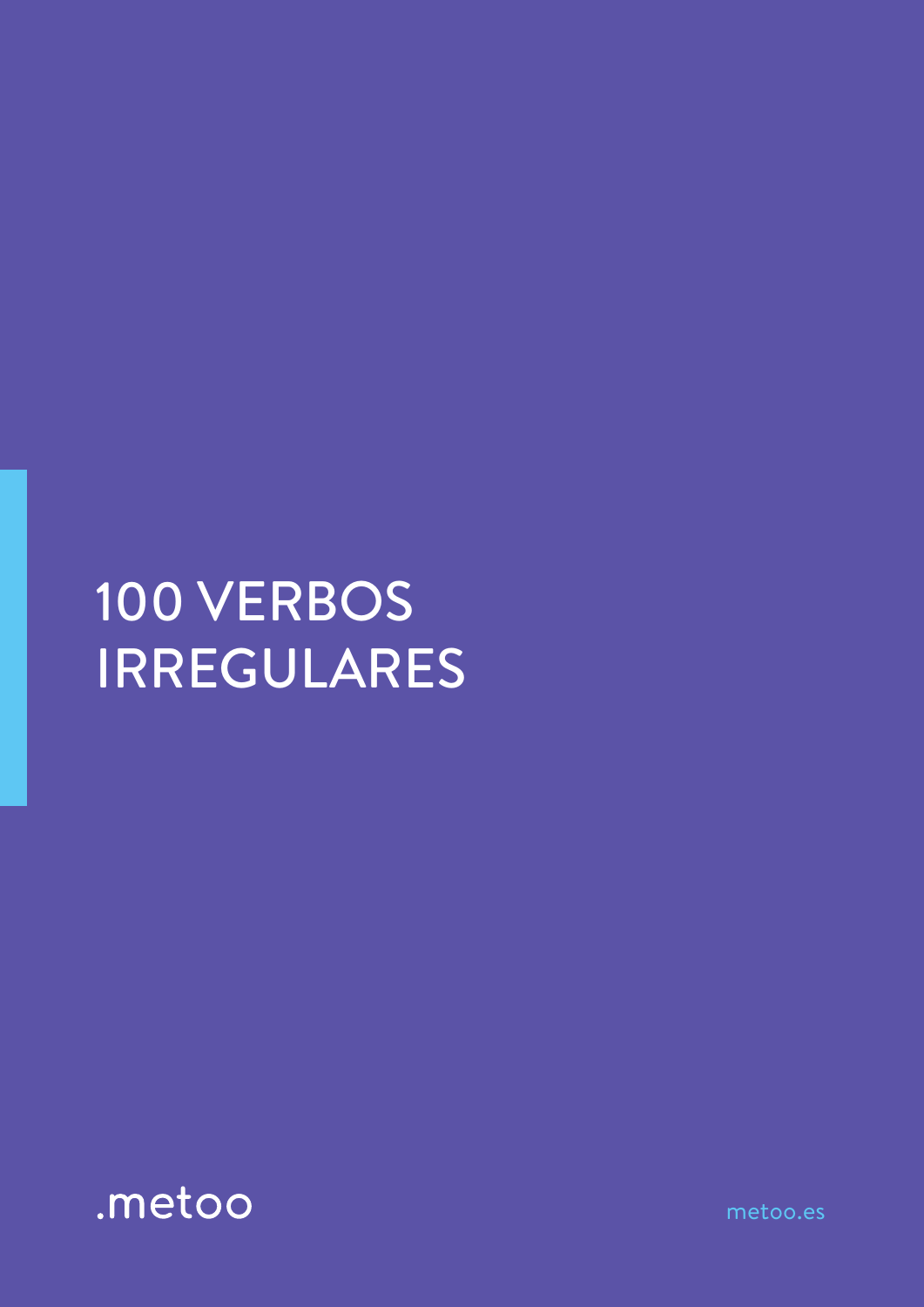Esta lista de 100 verbos irregulares es adecuada para niveles desde principiante hasta intermedio por tanto, es una buena base de partida. Hemos incluido la traducción muy en general, pero ten en cuenta que un mismo verbo puede significar varias cosas en distintas frases. En caso de duda consulta siempre un diccionario tanto para ver los significados, como para saber la pronunciación de cada una de las formas.

Esperamos que te sea de gran ayuda.

Enjoy it!

Equipo .metoo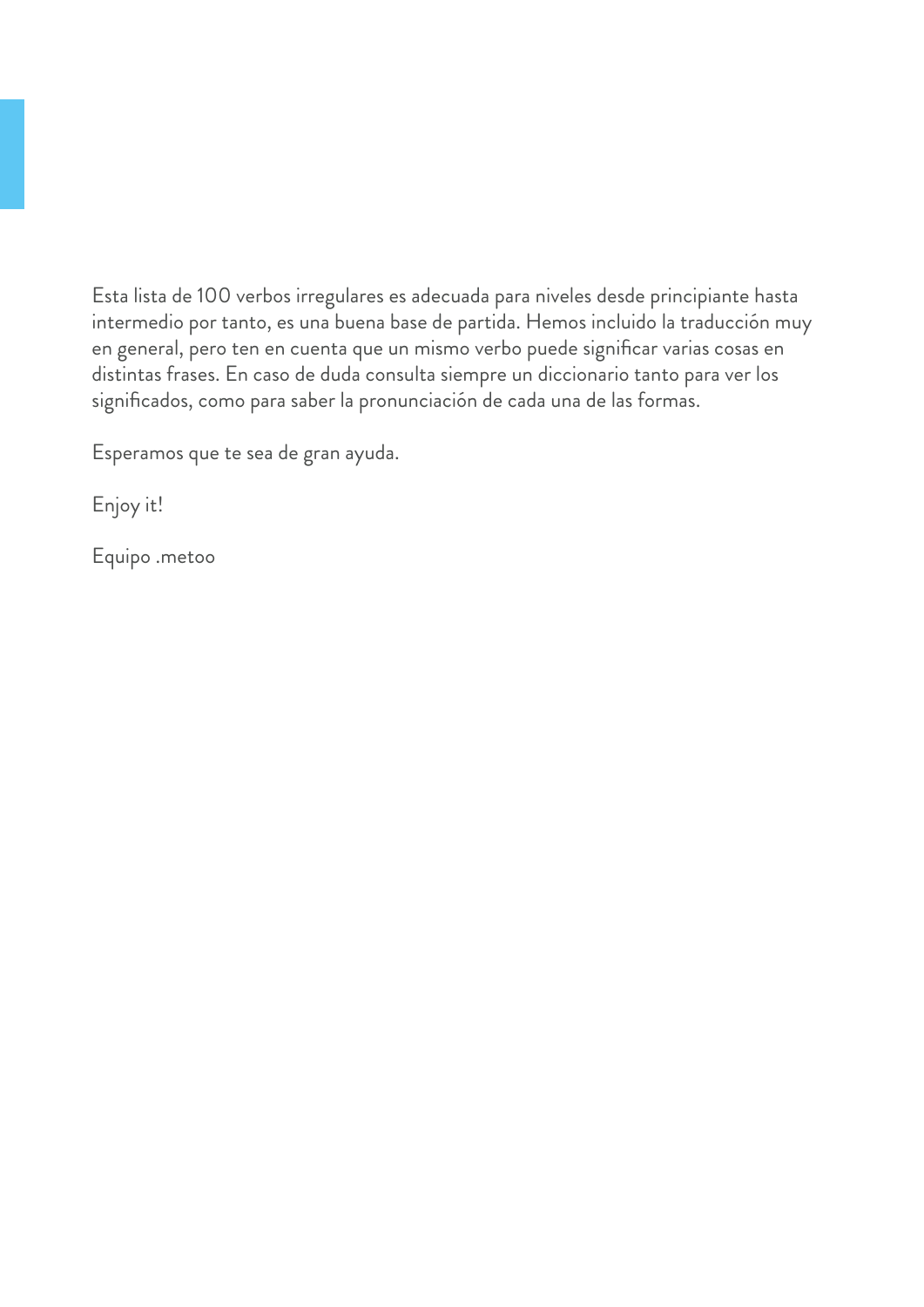| <b>INFINITIVO</b> | <b>PASADO</b><br><b>SIMPLE</b> | <b>PARTICIPIO</b><br><b>PASADO</b> | <b>TRADUCCIÓN</b>         |
|-------------------|--------------------------------|------------------------------------|---------------------------|
| be                | was / were                     | been                               |                           |
|                   |                                | become                             | ser, estar<br>convertirse |
| become            | became                         |                                    |                           |
| begin             | began                          | begun                              | empezar                   |
| bend              | bent                           | bent                               | doblar                    |
| bet               | bet                            | bet                                | apostar                   |
| bite              | bit                            | bitten                             | morder                    |
| blow              | blew                           | blown                              | soplar                    |
| break             | broke                          | broken                             | romper                    |
| bring             | brought                        | brought                            | traer                     |
| build             | built                          | built                              | construir                 |
| buy               | bought                         | bought                             | comprar                   |
| catch             | caught                         | caught                             | coger                     |
| choose            | chose                          | chosen                             | elegir                    |
| come              | came                           | come                               | venir                     |
| cost              | cost                           | cost                               | costar                    |
| cut               | cut                            | cut                                | cortar                    |
| deal              | dealt                          | dealt                              | ocuparse de               |
| dig               | dug                            | dug                                | cavar                     |
| do                | did                            | done                               | hacer                     |
| draw              | drew                           | drawn                              | dibujar                   |
| drink             | drank                          | drunk                              | beber                     |
| drive             | drove                          | driven                             | conducir                  |
| eat               | ate                            | eaten                              | comer                     |
| fall              | fell                           | fallen                             | caer                      |
| feed              | fed                            | fed                                | alimentar                 |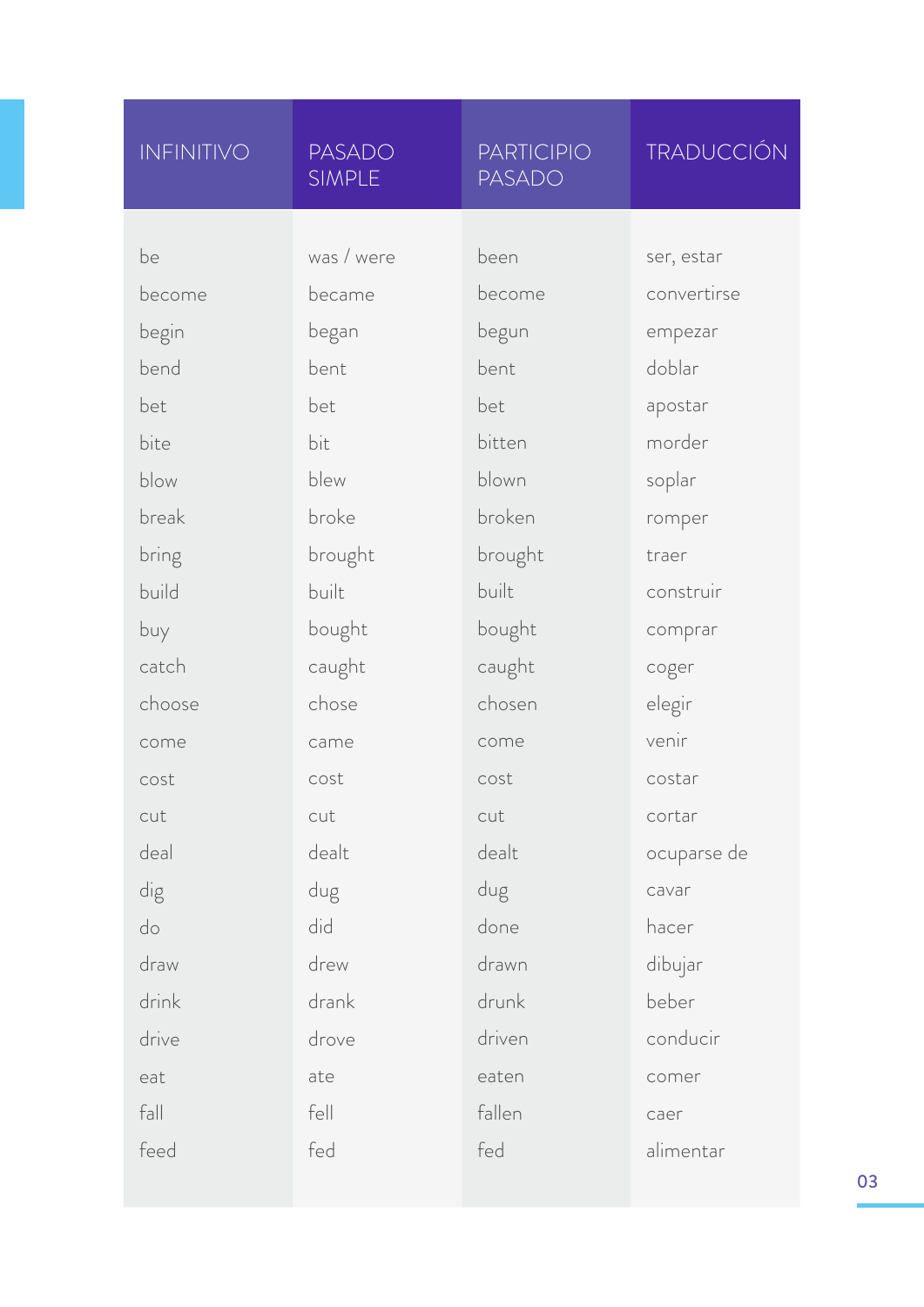| INFINITIVO | <b>PASADO</b><br><b>SIMPLE</b> | <b>PARTICIPIO</b><br><b>PASADO</b> | <b>TRADUCCIÓN</b> |
|------------|--------------------------------|------------------------------------|-------------------|
|            |                                |                                    |                   |
| feel       | felt                           | felt                               | sentir            |
| fight      | fought                         | fought                             | luchar            |
| find       | found                          | found                              | encontrar         |
| fly        | flew                           | flown                              | volar             |
| forbid     | forbade                        | forbidden                          | prohibir          |
| forget     | forgot                         | forgotten                          | olvidar           |
| forgive    | forgave                        | forgiven                           | perdonar          |
| freeze     | froze                          | frozen                             | congelar          |
| get        | got                            | got                                | conseguir         |
| give       | gave                           | given                              | dar               |
| go         | went                           | gone                               | ir                |
| grow       | grew                           | grown                              | crecer            |
| hang       | hung                           | hung                               | colgar            |
| have       | had                            | had                                | tener             |
| hear       | heard                          | heard                              | $\overline{O}$    |
| hide       | hid                            | hidden                             | esconder          |
| hit        | hit                            | hit                                | golpear           |
| hold       | held                           | held                               | agarrar           |
| hurt       | hurt                           | hurt                               | herir             |
| keep       | kept                           | kept                               | guardar           |
| kneel      | knelt                          | knelt                              | arrodillarse      |
| know       | knew                           | know                               | saber             |
| lay        | laid                           | laid                               | extender          |
| lead       | led                            | led                                | liderar           |
| leave      | left                           | left                               | dejar             |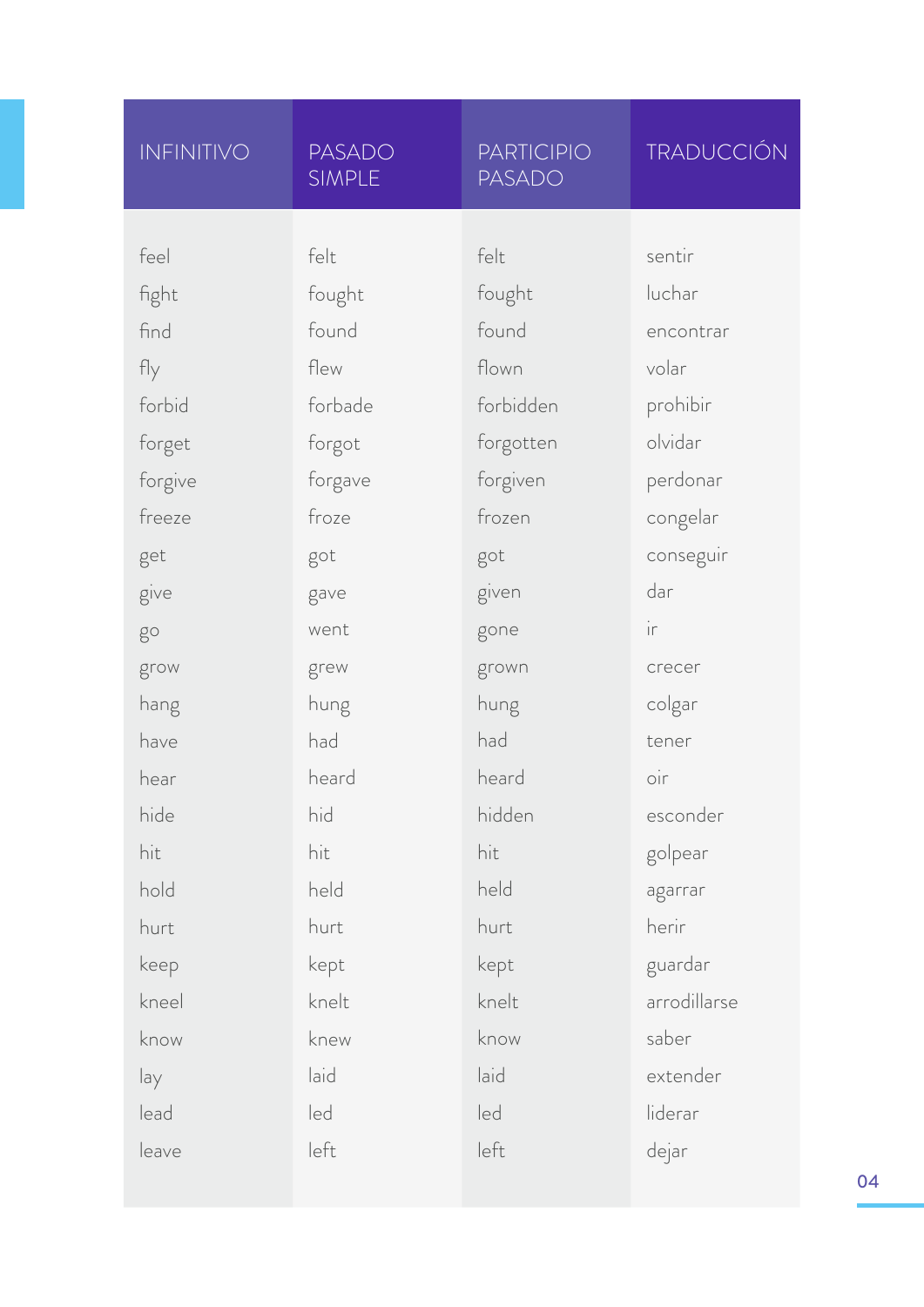| INFINITIVO | <b>PASADO</b><br><b>SIMPLE</b> | <b>PARTICIPIO</b><br><b>PASADO</b> | <b>TRADUCCIÓN</b> |
|------------|--------------------------------|------------------------------------|-------------------|
|            |                                |                                    |                   |
| lend       | lent                           | lent                               | prestar           |
| lie        | lay                            | lain                               | tumbarse          |
| light      | lit                            | lit                                | encender          |
| lose       | lost                           | lost                               | perder            |
| make       | made                           | made                               | hacer             |
| mean       | meant                          | meant                              | significar        |
| meet       | met                            | met                                | conocer           |
| pay        | paid                           | paid                               | pagar             |
| put        | put                            | put                                | poner             |
| read       | read                           | read                               | leer              |
| ride       | rode                           | ridden                             | conducir          |
| ring       | rang                           | rung                               | sonar             |
| rise       | rose                           | rosen                              | subir             |
| run        | ran                            | run                                | correr            |
| say        | said                           | said                               | decir             |
| see        | saw                            | seen                               | ver               |
| seek       | sought                         | sought                             | buscar            |
| sell       | sold                           | sold                               | vender            |
| send       | sent                           | sent                               | enviar            |
| set        | set                            | set                                | establecer        |
| sew        | sewed                          | sewn                               | coser             |
| shake      | shook                          | shaken                             | agitar            |
| shine      | shone                          | shone                              | brillar           |
| shoot      | shot                           | shot                               | disparar          |
| show       | showed                         | shown                              | mostrar           |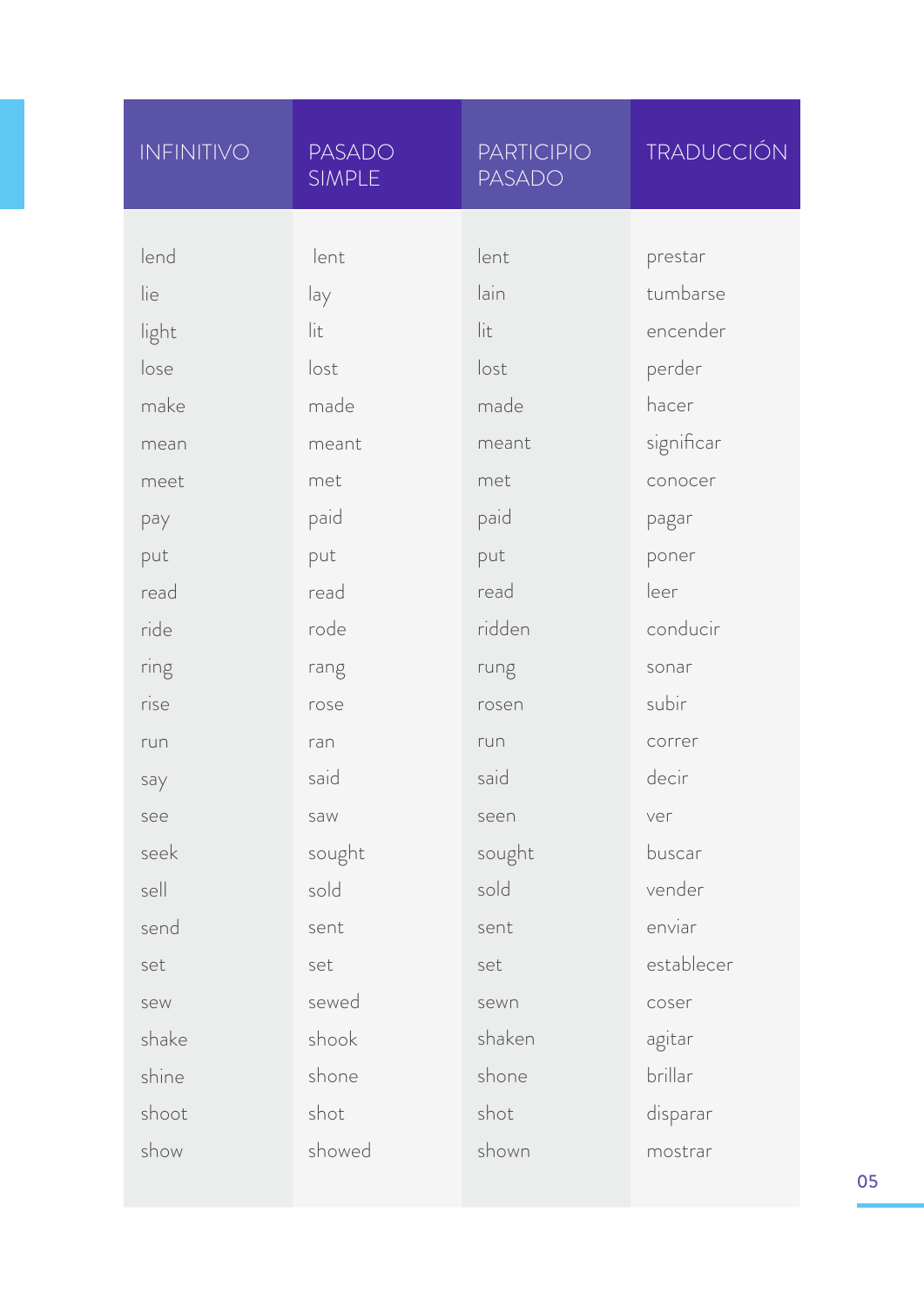| INFINITIVO | <b>PASADO</b><br><b>SIMPLE</b> | <b>PARTICIPIO</b><br><b>PASADO</b> | <b>TRADUCCIÓN</b> |
|------------|--------------------------------|------------------------------------|-------------------|
|            |                                |                                    |                   |
| shrink     | shrank                         | shrunk                             | encoger           |
| shut       | shut                           | shut                               | cerrar            |
| sing       | sang                           | sung                               | cantar            |
| sit        | sat                            | sat                                | sentarse          |
| sleep      | slept                          | slept                              | dormir            |
| speak      | spoke                          | spoken                             | hablar            |
| spend      | spent                          | spent                              | gastar            |
| spread     | spread                         | spread                             | extenderse        |
| steal      | stole                          | stolen                             | robar             |
| strike     | struck                         | struck                             | golpear           |
| swear      | swore                          | sworn                              | jurar             |
| swim       | swam                           | swum                               | nadar             |
| swing      | swung                          | swung                              | balancearse       |
| take       | took                           | taken                              | coger             |
| teach      | taught                         | taught                             | enseñar           |
| tear       | tore                           | torn                               | rasgar            |
| tell       | told                           | told                               | decir             |
| think      | thought                        | thought                            | pensar            |
| throw      | threw                          | thrown                             | arrojar           |
| understand | understood                     | understood                         | entender          |
| wake       | woke                           | waken                              | despertar         |
| wear       | wore                           | worn                               | llevar puesto     |
| win        | won                            | won                                | ganar             |
| write      | wrote                          | written                            | escribir          |
|            |                                |                                    |                   |